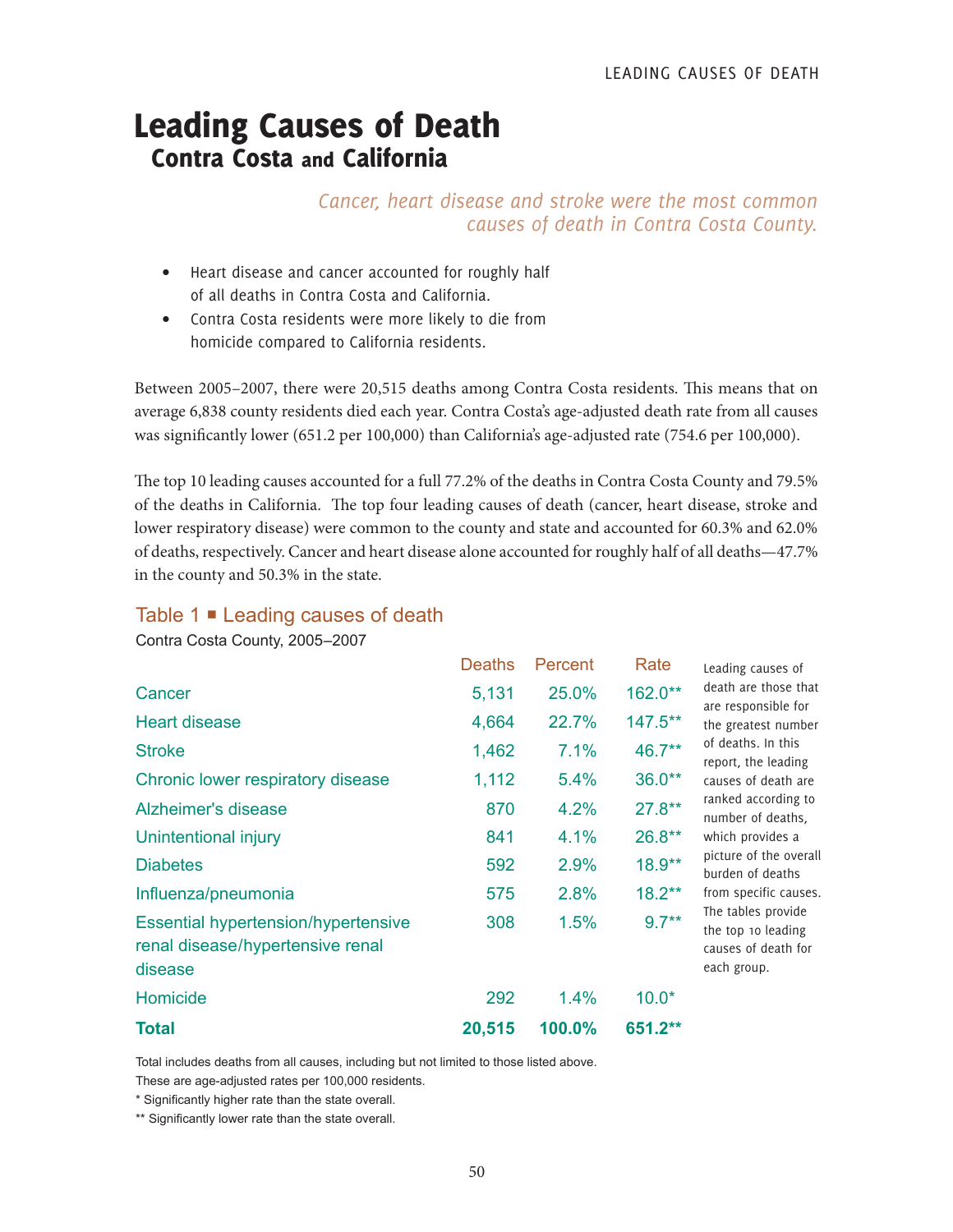## Table 2 ■ Leading causes of death

California, 2005–2007

|                                   | <b>Deaths</b> | Percent | Rate     | Τ<br>a  |
|-----------------------------------|---------------|---------|----------|---------|
| <b>Heart disease</b>              | 194,082       | 27.1%   | $212.9*$ | h<br>fı |
| Cancer                            | 165,284       | 23.1%   | 168.6*   | r<br>S  |
| <b>Stroke</b>                     | 44,802        | 6.3%    | 49.5*    | f       |
| Chronic lower respiratory disease | 38,791        | 5.40    | $42.0*$  | e       |
| Unintentional injury              | 34,673        | 4.8%    | $32.4*$  |         |
| Alzheimer's disease               | 24,473        | 3.4%    | $28.9*$  |         |
| <b>Diabetes</b>                   | 22,591        | 3.2%    | $23.4*$  |         |
| Influenza/pneumonia               | 21,588        | 3.0%    | $24.5*$  |         |
| Chronic liver disease/cirrhosis   | 11,835        | 1.7%    | $10.8*$  |         |
| <b>Suicide</b>                    | 10,263        | 1.4%    | 9.4      |         |
| <b>Total</b>                      | 715,022       | 100.0%  | 754.6*   |         |

he injury, homicide and suicide rates here differ slightly rom others in the eport. See this ection's table ootnotes for further xplanation.

Total includes deaths from all causes, including but not limited to those listed above.

These are age-adjusted rates per 100,000 residents.

\* Significantly higher rate than the county overall.



Editor's note: See the Leading Causes Appendix for more complete numbers and age-adjusted rates for leading causes of death.

Contra Costa and California had the top eight leading causes of death in common. Essential hypertension/hypertensive renal disease was the ninth leading cause in Contra Costa and accounted for 308 deaths. Homicide was the 10<sup>th</sup> leading cause of death in Contra Costa. It accounted for 292 deaths in the county and was the only leading cause for which the Contra Costa rate was significantly higher than the California rate. Chronic liver disease/cirrhosis and suicide were the ninth and 10<sup>th</sup> leading causes of death in the state but were 11<sup>th</sup> and 12<sup>th</sup> in Contra Costa.

Like the all-cause death rate, the death rates for cancer, heart disease, stroke, chronic lower respiratory disease, Alzheimer's disease, unintentional injuries, diabetes, influenza and pneumonia, essential hypertension/hypertensive renal disease and chronic liver disease/cirrhosis were lower in Contra Costa compared to California. The rate for suicide was similar for the county and state (*see Appendix table for a full list of available rates*).